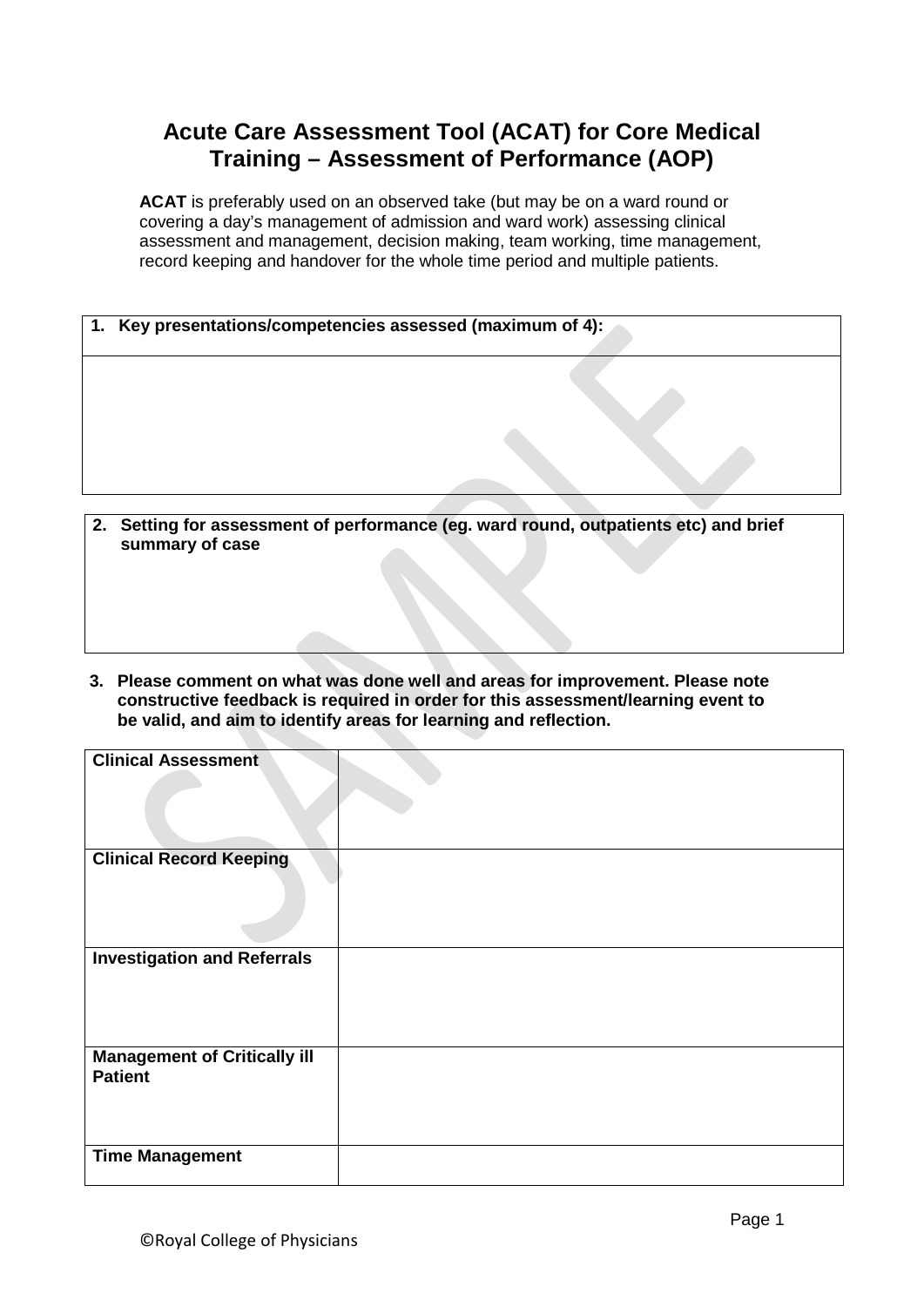| <b>Management of take/Team</b><br>working |  |
|-------------------------------------------|--|
| <b>Clinical Leadership</b>                |  |
|                                           |  |
|                                           |  |
|                                           |  |
|                                           |  |
| <b>Handover</b>                           |  |
|                                           |  |
|                                           |  |
|                                           |  |
| <b>Overall Clinical Judgement</b>         |  |
|                                           |  |
|                                           |  |
|                                           |  |
|                                           |  |
|                                           |  |
|                                           |  |

| 4. Agreed action plan |  |
|-----------------------|--|
|                       |  |
|                       |  |
|                       |  |
|                       |  |
|                       |  |
|                       |  |
|                       |  |
|                       |  |
|                       |  |

**5. Based on this observation please rate the level of overall competence the trainee has shown:** 

| Rating                                                                                                      | <b>Description</b>                                                                                                                           |
|-------------------------------------------------------------------------------------------------------------|----------------------------------------------------------------------------------------------------------------------------------------------|
| C.<br>Below level expected<br>during Foundation Programme                                                   | Demonstrates little knowledge and lacking ability to evaluate<br>issues resulting in only rudimentary contribution to the<br>management plan |
| Performed at the level<br>expected at completion of<br>Foundation Programme / early<br><b>Core Training</b> | Demonstrates some knowledge and limited evaluation of<br>issues resulting in a limited management plan                                       |